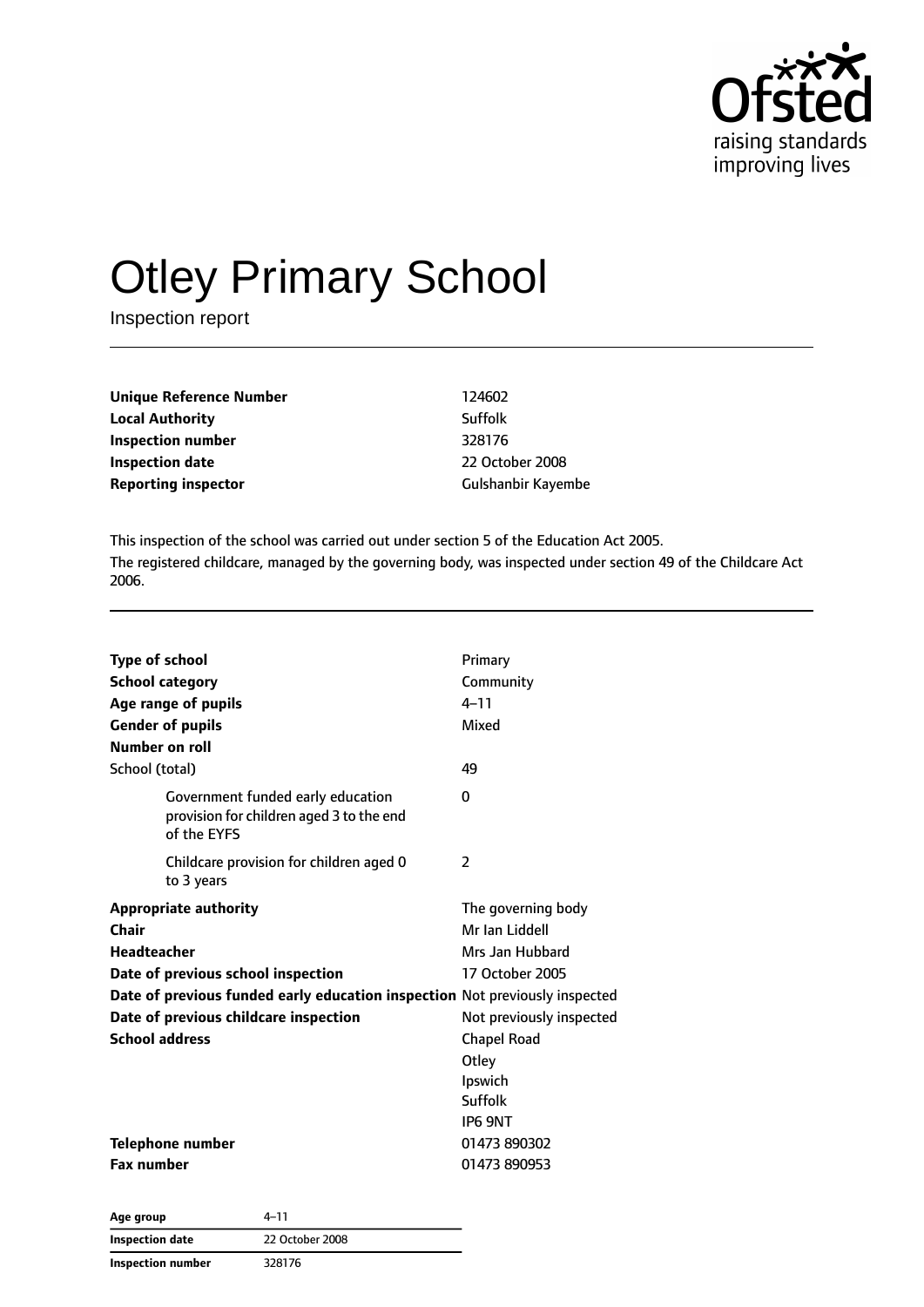.

<sup>©</sup> Crown copyright 2008

Website: www.ofsted.gov.uk

This document may be reproduced in whole or in part for non-commercial educational purposes, provided that the information quoted is reproduced without adaptation and the source and date of publication are stated.

Further copies of this report are obtainable from the school. Under the Education Act 2005, the school must provide a copy of this report free of charge to certain categories of people. A charge not exceeding the full cost of reproduction may be made for any other copies supplied.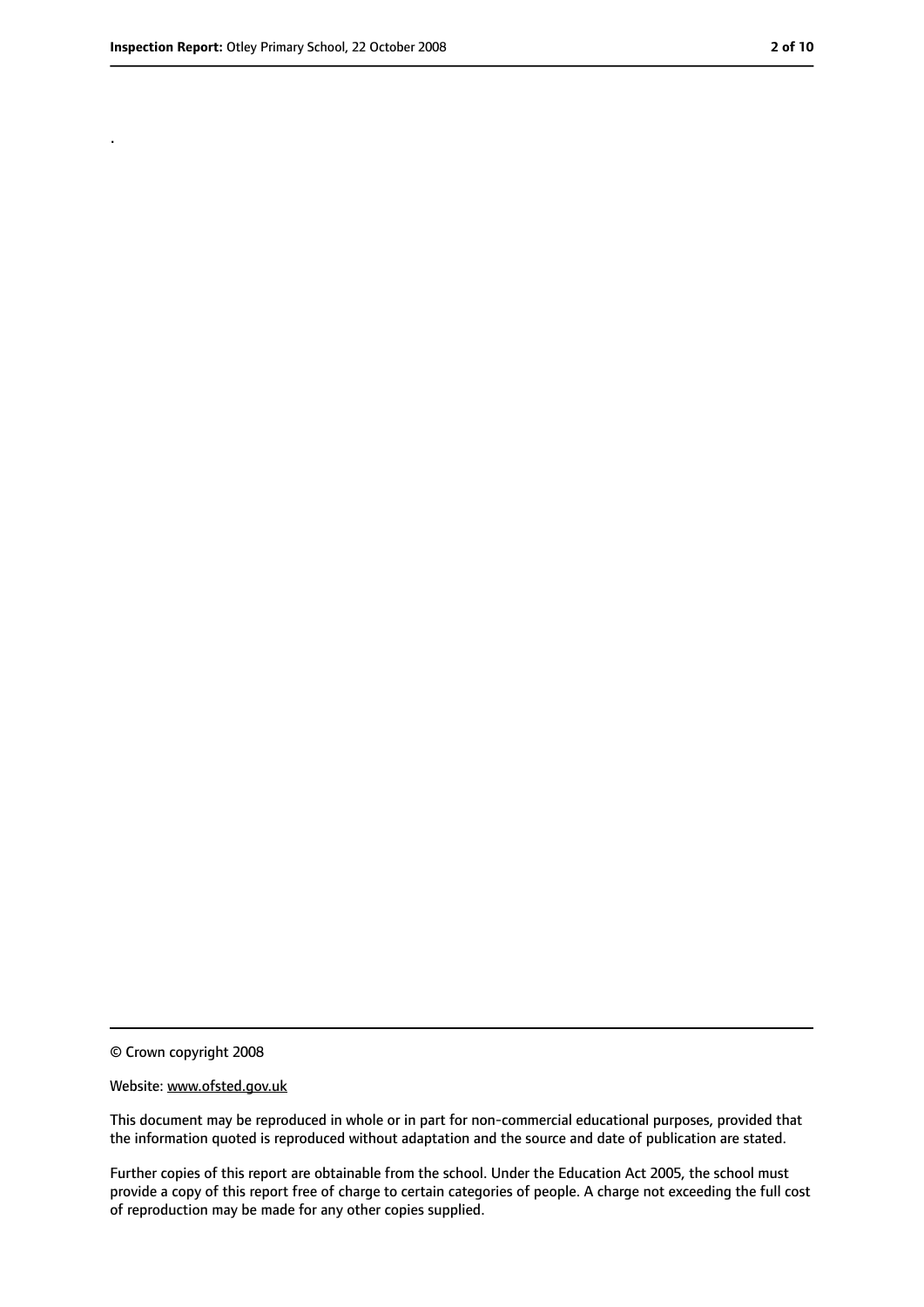## **Introduction**

The inspection was carried out by two Additional Inspectors. The inspection evaluated the overall effectiveness of the school and investigated the following issues:

- the impact of the school's leadership and subiect leaders on pupils' learning and progress
- the extent to which the curriculum is tailored to pupils' needs, including in the Early Years Foundation Stage (EYFS)
- the effectiveness of academic quidance and support for pupils so that they are clear about what they need to do to improve their work.

Evidence was gathered by: observing lessons; talking to pupils, governors and staff; checking the school's self-evaluation records and pupil progress records; looking at pupils' books and analysing the results of questionnaires returned by parents. Other aspects of the school's work were not investigated in detail, but the inspection found no evidence to suggest that the school's own assessments, as given in its self-evaluation, were not justified, and these have been included where appropriate in this report.

#### **Description of the school**

The school draws most of its pupils from the local village. Occasionally the school has a pupil from a minority ethnic background but currently all are white British. The proportion eligible for a free school meal is above average and this reflects the wide range of pupils' social and economic backgrounds. A high proportion of pupils have learning difficulties and/or disabilities. Most of these relate to reading and writing but some pupils have difficulty with numbers or have specific learning needs which require specialised support. A small number have significant behavioural needs. There is an on-site nursery which is not run by the school but children from this setting usually transfer to the school at the appropriate time. Currently there are only two children in the EYFS at the school. Staffing, though now stable, has undergone considerable change over the last couple of years. Pupil mobility is also high with about half the pupils currently in Year 6 having joined the school after the start of their Reception year. The school has a formal agreement, described as a 'soft' federation, to share a headteacher with a school about three miles away. Two members of support staff work at both schools.

#### **Key for inspection grades**

| Outstanding  |
|--------------|
| Good         |
| Satisfactory |
| Inadequate   |
|              |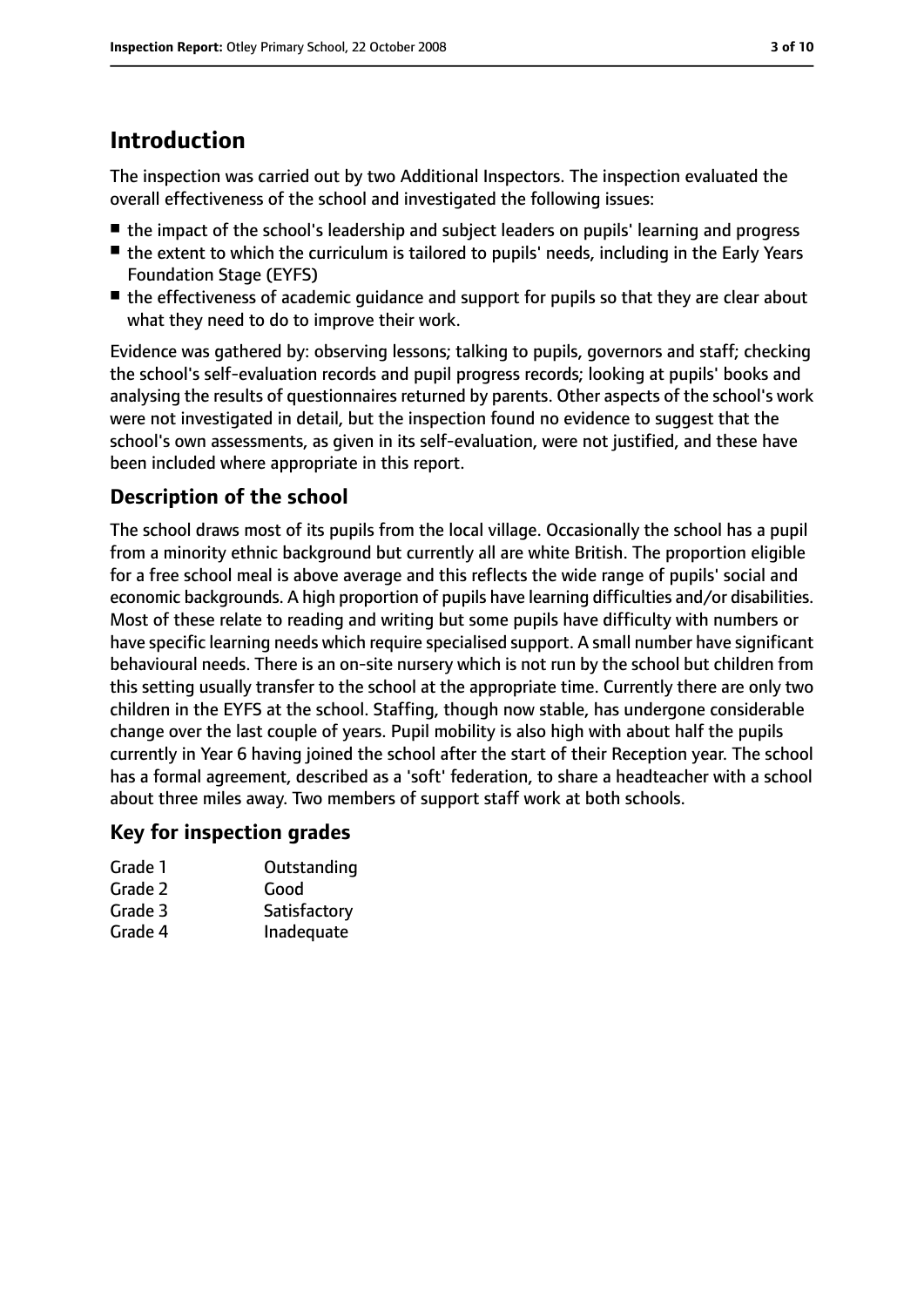#### **Overall effectiveness of the school**

#### **Grade: 2**

Otley Primary School provides a good education for its pupils. Good teaching enables pupils to make good progress and achieve well. Children in the EYFS get a good start to their education. A positive ethos and strong sense of community contribute to pupils' good personal development and sense of well-being. Pupils become increasingly confident and self-assured as they move through the school. They are thoughtful individuals who make sharply observed comments about all aspects of their studies and particularly the world around them. Pupils' social skills are excellent; even where pupils have behavioural difficulties they are pleasant and engaging when in small groups or having a one-to-one discussion.

The success of the school is down to good leadership and management. The headteacher provides a very clear direction for development and pupils' learning is central to the school's vision for the future. Good tracking of progress ensures that pupils meet challenging targets. Pupils having difficulty in any area are identified at a very early stage and are well supported to help them improve.

Attainment fluctuates from year to year reflecting the small size of the school, the wide variations in attainment on entry and high levels of mobility. Attainment on entry varies from being very low to above average. More usually, it is in line with expectations or a bit below. The 2007 results of national assessments and tests were broadly in line with national averages by the end of Years 2 and 6. In Year 6, though, a high proportion of pupils reached the higher levels in English, mathematics and science. In 2008, even more pupils gained a higher level in English though fewer did so in mathematics. Though lower in 2008, the results of pupils in Year 2 represent good progress from their very low starting points. Pupils currently in Year 6 are on track to attain results that are in line with national expectations. Their progress, in relation to their starting points, is good. Those that joined the school at a later stage also make good progress.

In lessons, learning objectives are clear and shared with pupils so that they know what they are expected to learn. Good questioning and interesting activities engage pupils' attention. Teaching assistants are used to good effect and make a strong contribution to pupils' learning, especially those who have behavioural or additional learning needs. Behaviour is managed effectively by teachers. Pupils' attitudes to learning are good as a result, and behaviour both in lessons and around the school is good overall. The school has worked extremely effectively with a local pupil referral unit to support pupils with behavioural difficulties enabling them to become, and feel, a part of the school community. For most pupils, behaviour is excellent. Good attendance reflects pupils' enjoyment of school and their keenness to participate in all it has to offer. The contribution made by pupils to the school community is excellent and their involvement in the local village is very good. There is an active school council and pupils help out in all sorts of ways around the school such as by being 'buddies' to someone new or looking after younger pupils at playtime. Pupils are encouraged to, and are good at, taking the initiative in extra-curricular and curriculum enrichment activities. They are actively involved in business enterprise projects, which help to develop such skills. Together with good progress in literacy and numeracy, these ensure that pupils are well prepared for their next step in education.

The school's leadership promotes community cohesion well overall and exceptionally well in terms of the school and local village community. Pupils make satisfactory progress in learning about the wider UK and global communities through subjects such as religious education and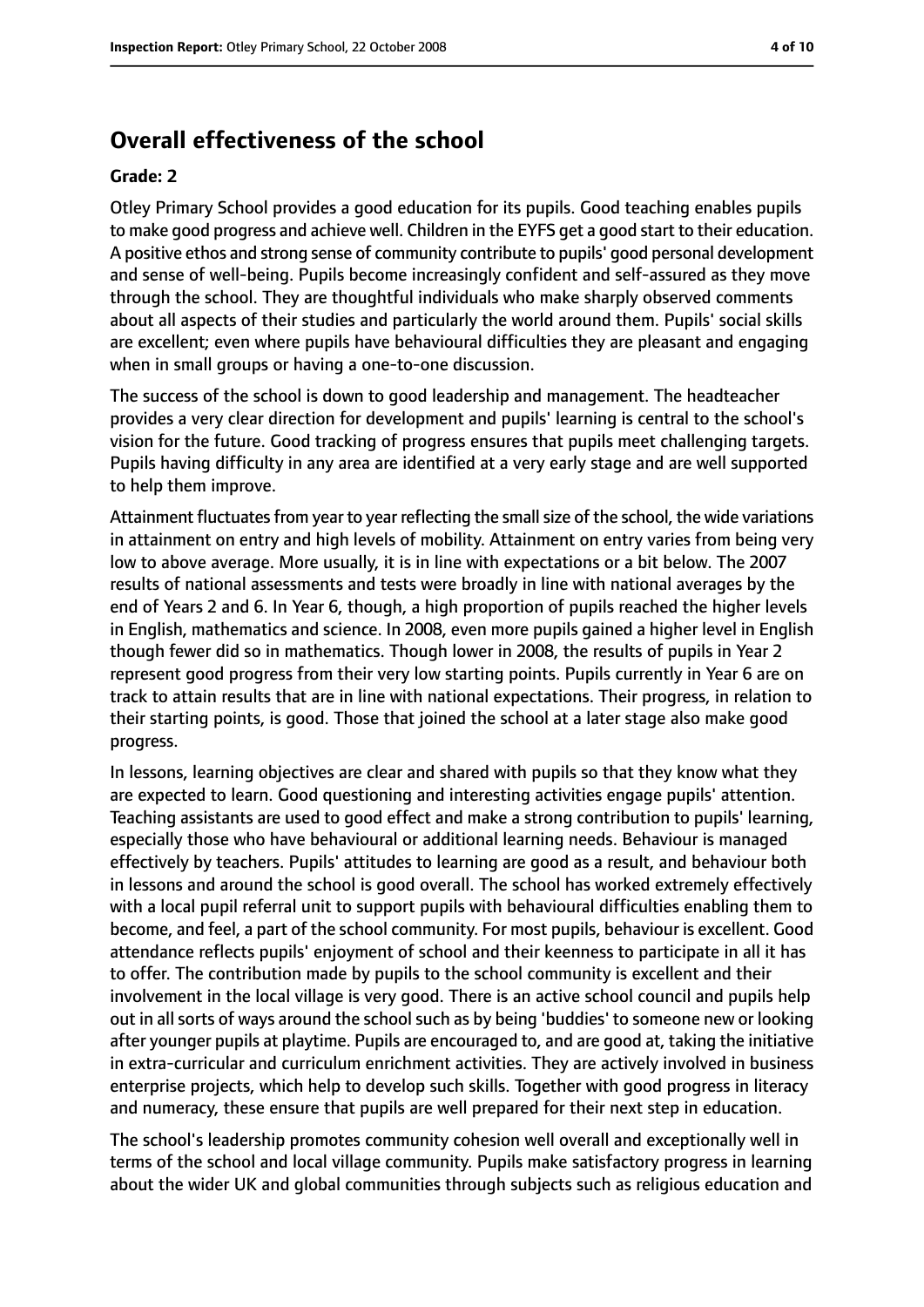geography. Through their work in raising funds for good causes, they learn about important issues such as fair trade. However, the school recognises that there are few first hand opportunities, through visits and visitors and links with schools abroad, for pupils to develop a wider understanding about people from different parts of the world.

The school curriculum, which has improved considerably since the last inspection, is largely well matched to pupils' needs. Issues in accommodation, such as the lack of a hall, present difficulties which the school overcomes but which nonetheless mean that staff and pupils are working in far from ideal circumstances. The school has made good progress in implementing the new literacy and numeracy frameworks and a topic-based approach has enabled good links to be made between different subjects. For example, a literacy lesson successfully used a science topic to help children learn how to extract factual information from science texts and relevant internet sources. Consequently, pupils improved their skills and knowledge in literacy, information and communication technology and science. The improvements to the curriculum have made a good contribution to pupils' learning. Progress is particularly good in reading and handling numbers. Writing standards are continually improving with greater opportunities for writing in different subjects. There is a particularly good focus on boys' writing and presentation. However, pupils' skills in investigation work in mathematics and science, such as more complex problem-solving, interpreting data and results are not always as strong and some pupils find mathematics and science difficult. This is because the curriculum is not fully exploiting opportunities for investigative work to enable pupils to become even more confident and independent in working things out for themselves. In addition, in lessons, there are occasional missed opportunities for pupils to work on their own or with others to develop their ideas and thinking. A good programme for personal, social and health education contributes well to pupils' personal development. They develop a good understanding of healthy lifestyles and do their best to adopt these. They are particularly good at exercising and being active both in school and out.

Pupils are exceptionally well cared for and supported and this adds to their sense of safety. Safeguarding requirements are met. Excellent links with external agencies and organisations make a strong contribution to pupils' well being particularly for the more vulnerable. Parents are extremely positive about the school and appreciate what it doesfor their children. Guidance for academic development is sound. Good systems for assessing progress are in place and used to identify how well pupils are doing and to inform planning. Their work is regularly marked and errors corrected. However, pupils do not receive clear guidance on how to improve their work consistently enough. Consequently, they are not always sure about how to make their work better.

A stable team and good teamwork amongst staff provides a good backdrop for further improvement. The headteacher and deputy headteacher work very well together communicating daily with one another to ensure smooth day-to-day running. Subject leaders provide sound leadership and management of their areas and are clear about the strengths and weaknesses of their subjects. Through very effective support from the headteacher and deputy headteacher, they are making good progress in developing their roles further especially in relation to monitoring teaching. Consequently, they have an even sharper view of how well their subject is taught. Governors provide good oversight of the work of the school and demonstrate good strategic thinking in their approach to finance and the federation. The headteacher and deputy headteacher have a strong grasp of where the school is; they have identified and are acting upon the right priorities. Successful developments, such as the improvements to the curriculum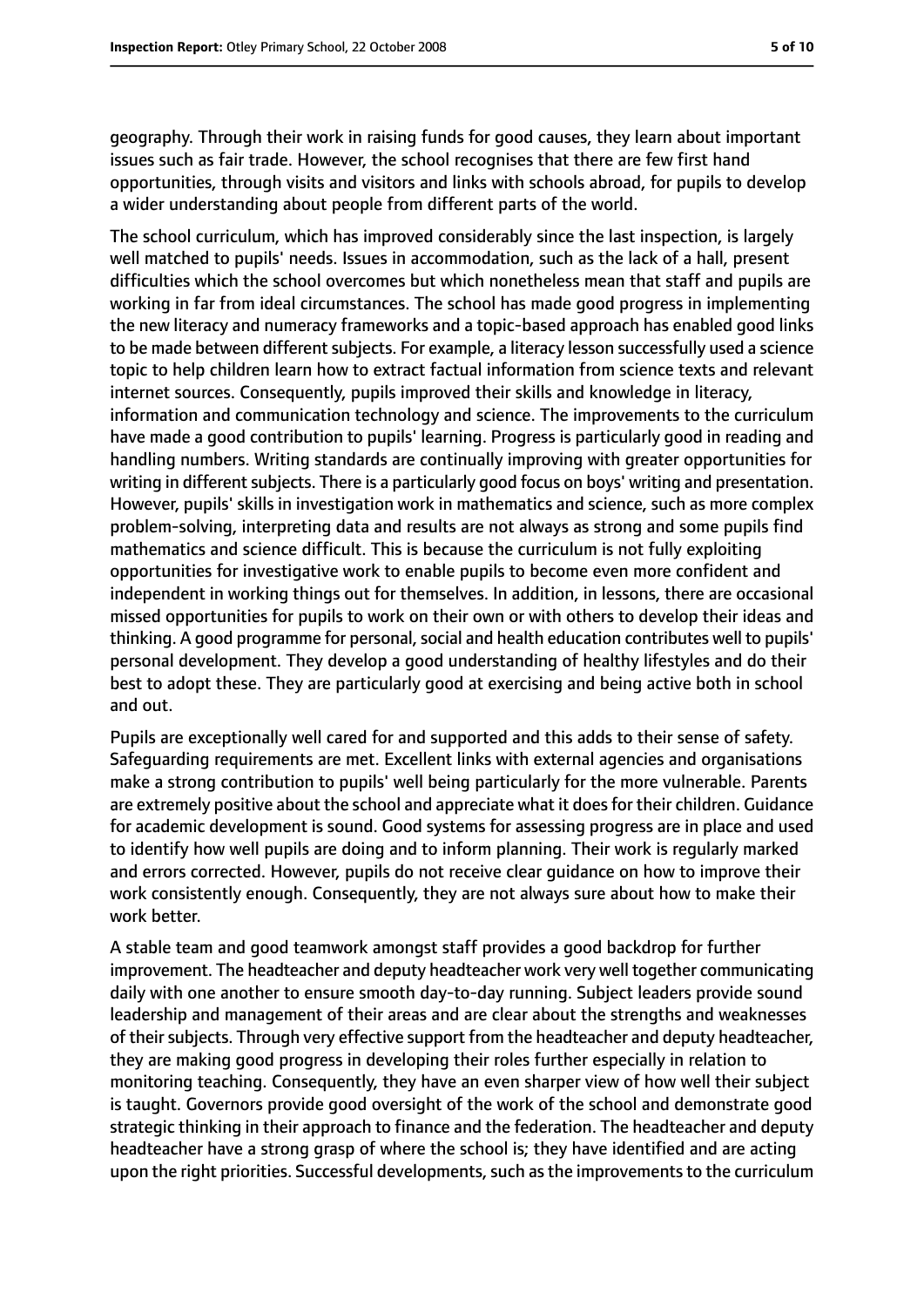and development of links to the local village community, reinforce the school's good capacity to improve.

#### **Effectiveness of the Early Years Foundation Stage**

#### **Grade: 2**

Children's current attainment is broadly in line with age related expectations and they make good progress in relation to their starting points. The care, safety and well-being of children are paramount in everything staff do and contributes to a very positive atmosphere. This helps children to feel safe and secure. They quickly gain confidence and thoroughly enjoy the stimulating and varied activities offered. Staff know their children well. They recognise each child as an individual and tailor their teaching to ensure children make good progress given their very varied abilities and starting points. The school works very closely with the pre-school setting to ensure a very smooth transfer to Reception. One parent wrote, 'My daughter settled into school life exceptionally well'.

Good teaching ensures that all children are encouraged to participate. The more articulate children are asked to explain their reasoning while those who generally reply with a single word are given the encouragement to give fuller answers. Staff waste no opportunity to develop dialogue and discussion and encourage children to talk.

Children quickly build relationships with others in their class and with older children who work with them on special events such as 'healthy eating day'. They learn to work as part of a group. Given the constraints of the site, a good range of activities is planned to include all areas of learning and ensure children are purposefully engaged. The small outside area is used well but has limited opportunities to provide a full outdoor curriculum. Plans to extend it are advanced. Tasks are well planned using quality resources that stimulate and engage children. There are good opportunities for practical work though occasionally work is more formal because it is targeted more towards older pupils in the class. Nonetheless, the school manages the constraints of a mixed age class well and provides a good EYFS curriculum. Overall, the EYFS is well led and managed.

#### **What the school should do to improve further**

- Make sure that pupils are given clear guidance on how to improve their work and that this practice is consistent across the school.
- Develop further opportunities in the curriculum for investigative work to help develop pupils' skills in thinking through problems and ideas for themselves.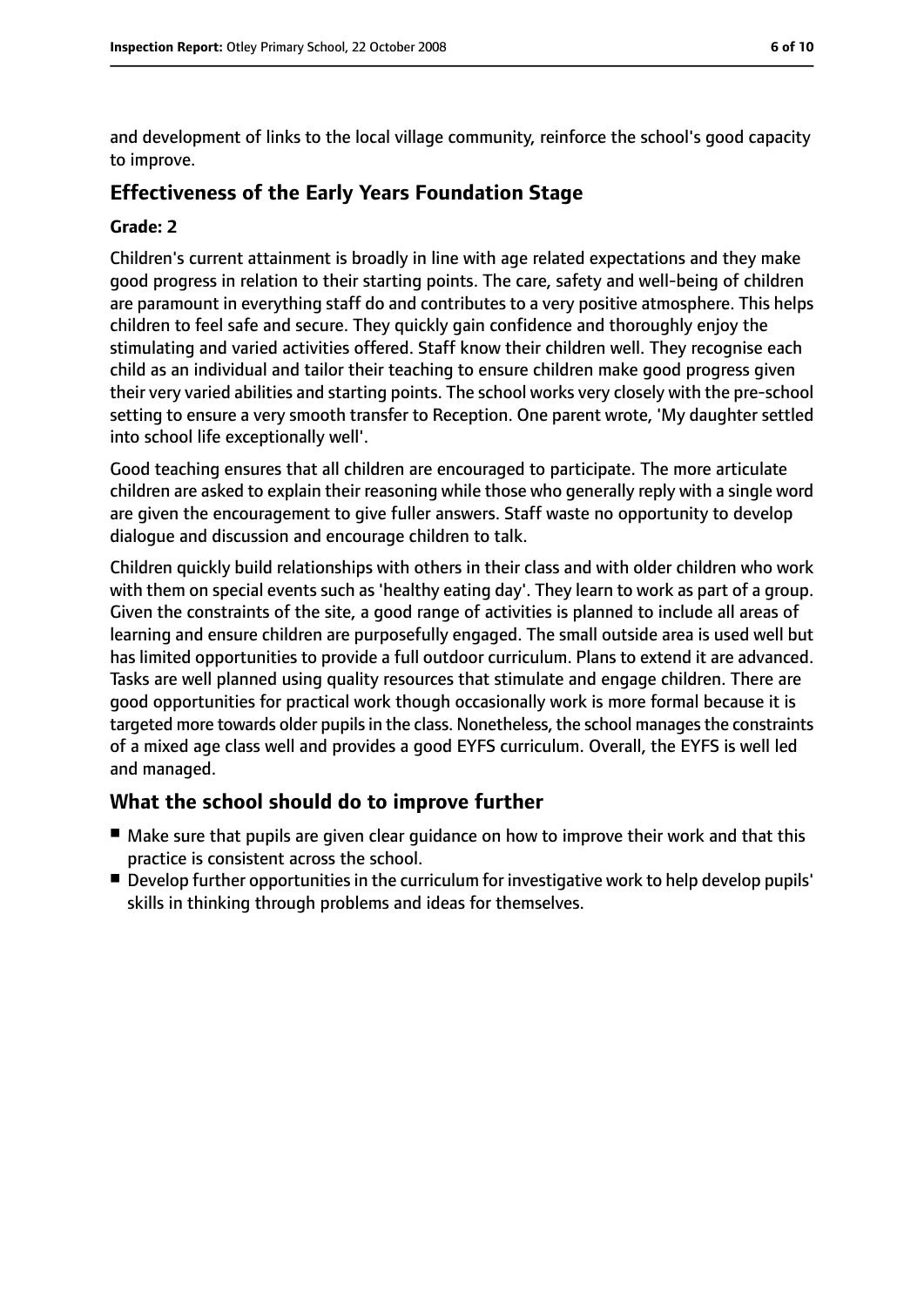**Any complaints about the inspection or the report should be made following the procedures set out in the guidance 'Complaints about school inspection', which is available from Ofsted's website: www.ofsted.gov.uk.**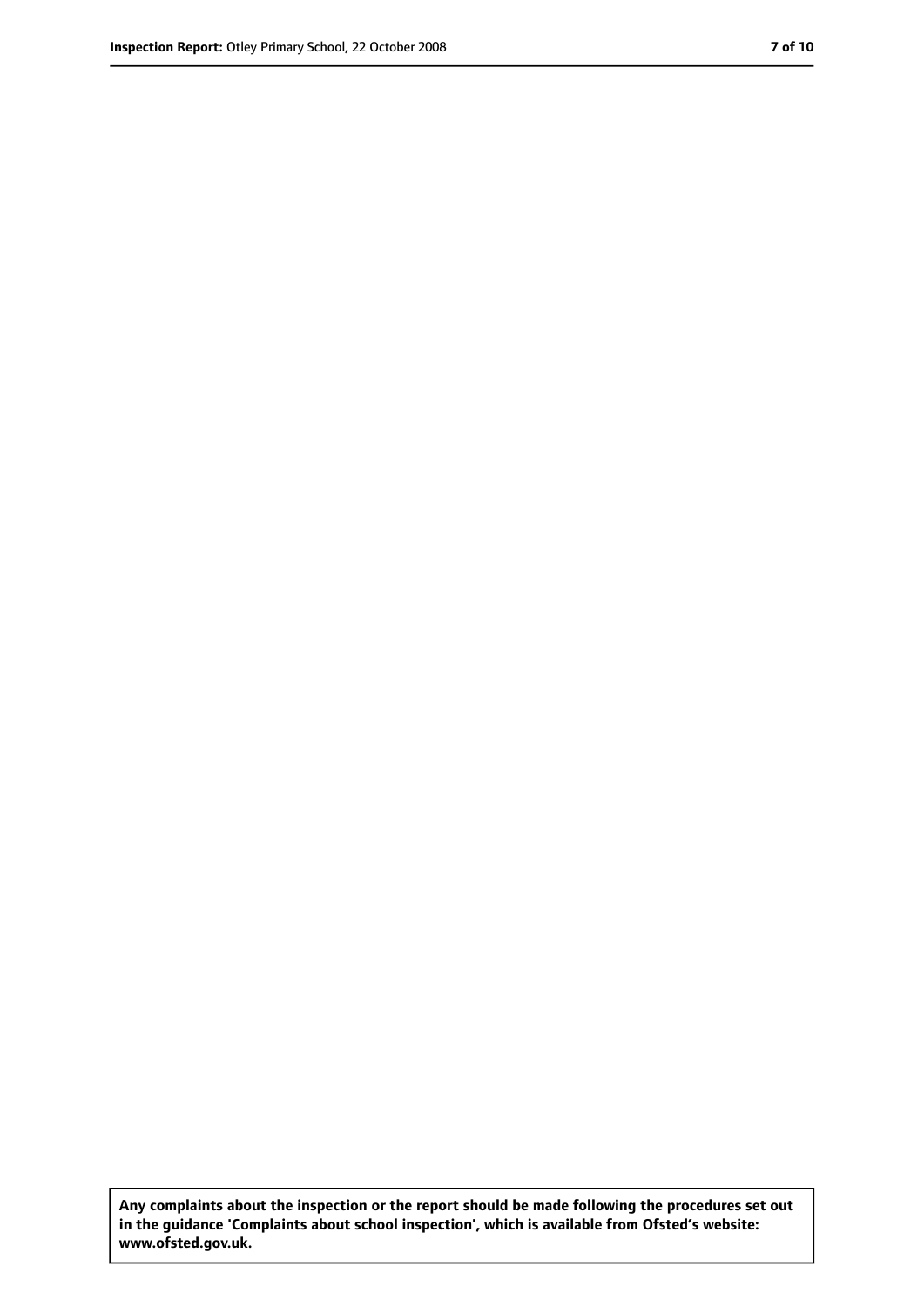# **Inspection judgements**

| \ Key to judgements: grade 1 is outstanding, grade 2 good, grade 3 satisfactory, and | <b>School</b>  |
|--------------------------------------------------------------------------------------|----------------|
| arade 4 inadequate                                                                   | <b>Overall</b> |

#### **Overall effectiveness**

| How effective, efficient and inclusive is the provision of<br>education, integrated care and any extended services in meeting the<br>needs of learners? |     |
|---------------------------------------------------------------------------------------------------------------------------------------------------------|-----|
| Effective steps have been taken to promote improvement since the last<br>inspection                                                                     | Yes |
| How well does the school work in partnership with others to promote learners'<br>well being?                                                            |     |
| The capacity to make any necessary improvements                                                                                                         |     |

## **Effectiveness of the Early Years Foundation Stage**

| How effective is the provision in meeting the needs of children in the<br>l EYFS?              |  |
|------------------------------------------------------------------------------------------------|--|
| How well do children in the EYFS achieve?                                                      |  |
| How good are the overall personal development and well-being of the children<br>I in the EYFS? |  |
| How effectively are children in the EYFS helped to learn and develop?                          |  |
| How effectively is the welfare of children in the EYFS promoted?                               |  |
| How effectively is provision in the EYFS led and managed?                                      |  |

#### **Achievement and standards**

| How well do learners achieve?                                                                               |  |
|-------------------------------------------------------------------------------------------------------------|--|
| The standards <sup>1</sup> reached by learners                                                              |  |
| How well learners make progress, taking account of any significant variations<br>between groups of learners |  |
| How well learners with learning difficulties and/or disabilities make progress                              |  |

#### **Annex A**

<sup>&</sup>lt;sup>1</sup>Grade 1 - Exceptionally and consistently high; Grade 2 - Generally above average with none significantly below average; Grade 3 - Broadly average to below average; Grade 4 - Exceptionally low.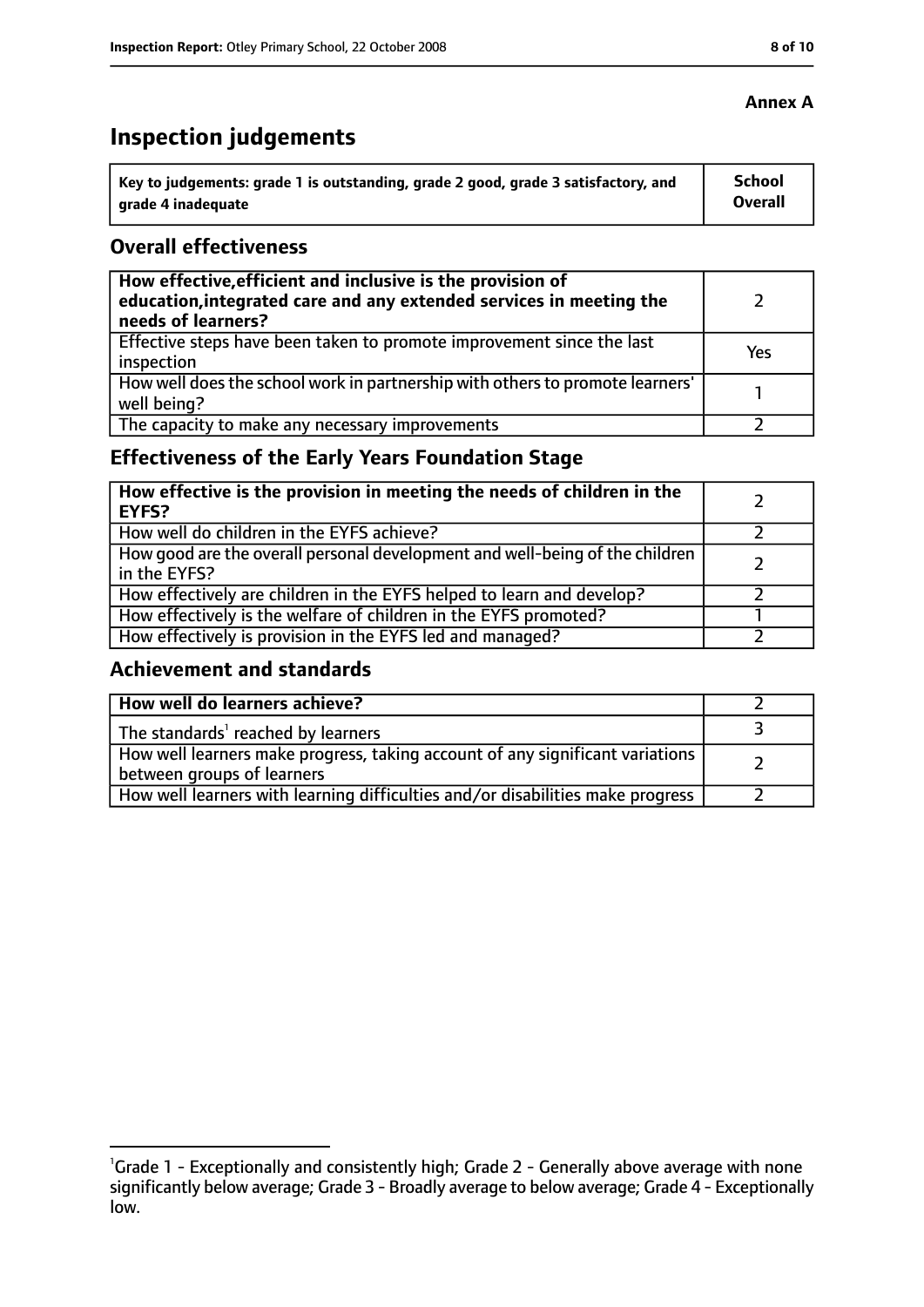## **Personal development and well-being**

| How good are the overall personal development and well-being of the<br>learners?                                 |  |
|------------------------------------------------------------------------------------------------------------------|--|
| The extent of learners' spiritual, moral, social and cultural development                                        |  |
| The extent to which learners adopt healthy lifestyles                                                            |  |
| The extent to which learners adopt safe practices                                                                |  |
| The extent to which learners enjoy their education                                                               |  |
| The attendance of learners                                                                                       |  |
| The behaviour of learners                                                                                        |  |
| The extent to which learners make a positive contribution to the community                                       |  |
| How well learners develop workplace and other skills that will contribute to<br>their future economic well-being |  |

## **The quality of provision**

| How effective are teaching and learning in meeting the full range of<br>learners' needs?              |  |
|-------------------------------------------------------------------------------------------------------|--|
| How well do the curriculum and other activities meet the range of needs and<br>interests of learners? |  |
| How well are learners cared for, quided and supported?                                                |  |

## **Leadership and management**

| How effective are leadership and management in raising achievement<br>and supporting all learners?                                              |     |
|-------------------------------------------------------------------------------------------------------------------------------------------------|-----|
| How effectively leaders and managers at all levels set clear direction leading<br>to improvement and promote high quality of care and education |     |
| How effectively leaders and managers use challenging targets to raise standards                                                                 |     |
| The effectiveness of the school's self-evaluation                                                                                               |     |
| How well equality of opportunity is promoted and discrimination eliminated                                                                      |     |
| How well does the school contribute to community cohesion?                                                                                      |     |
| How effectively and efficiently resources, including staff, are deployed to<br>achieve value for money                                          |     |
| The extent to which governors and other supervisory boards discharge their<br>responsibilities                                                  |     |
| Do procedures for safeguarding learners meet current government<br>requirements?                                                                | Yes |
| Does this school require special measures?                                                                                                      | No  |
| Does this school require a notice to improve?                                                                                                   | No  |